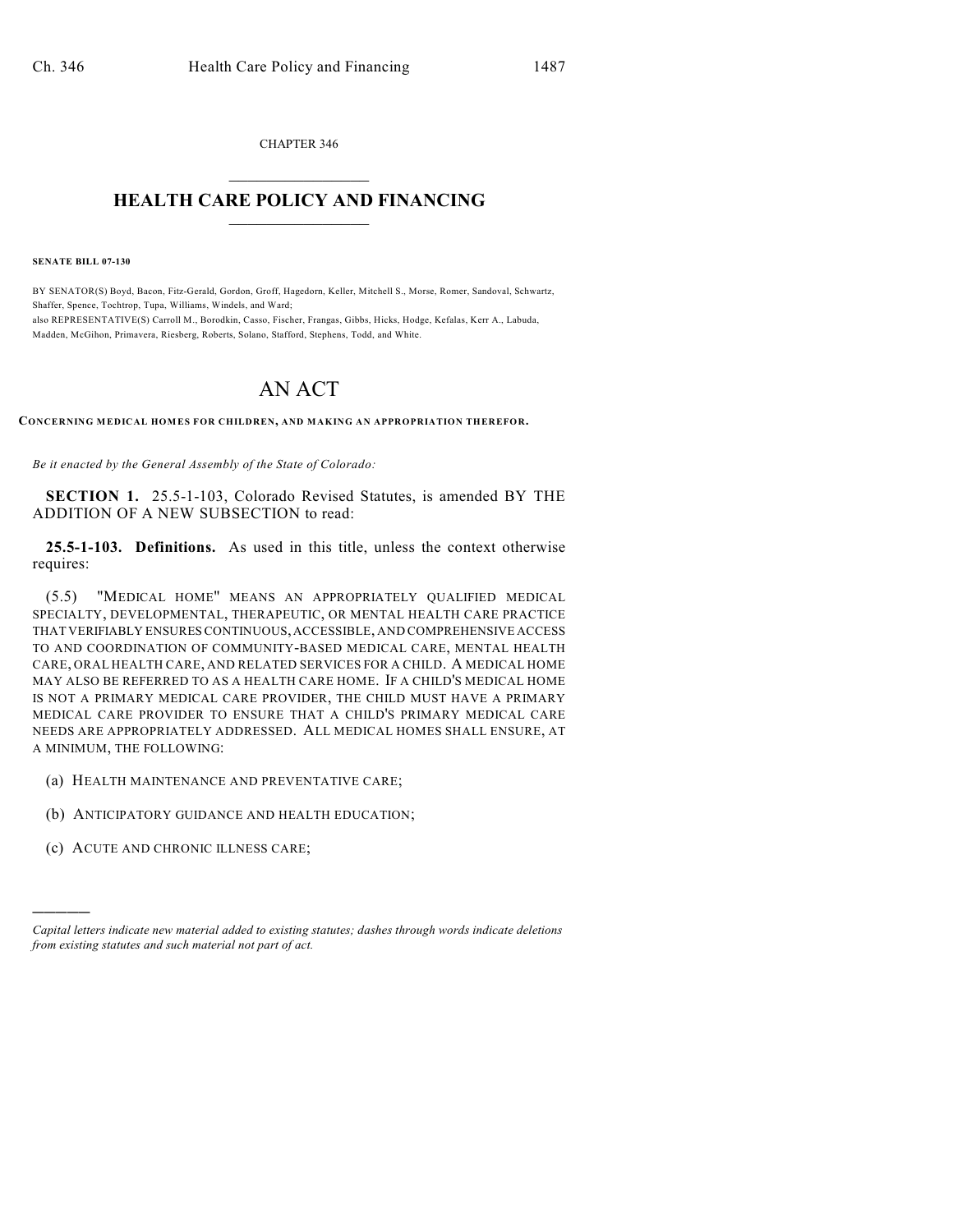(d) COORDINATION OF MEDICATIONS, SPECIALISTS, AND THERAPIES;

(e) PROVIDER PARTICIPATION IN HOSPITAL CARE; AND

(f) TWENTY-FOUR-HOUR TELEPHONE CARE.

**SECTION 2.** Part 1 of article 1 of title 25.5, Colorado Revised Statutes, is amended BY THE ADDITION OF A NEW SECTION to read:

**25.5-1-123. Medical homes for children - legislative declaration - duties of the department - reporting requirements.** (1) THE GENERAL ASSEMBLY HEREBY FINDS AND DECLARES THAT:

(a) THE BEST MEDICAL CARE FOR INFANTS, CHILDREN, AND ADOLESCENTS IS PROVIDED THROUGH A MEDICAL HOME, AS DEFINED IN SECTION 25.5-1-103, AND THAT IS CONSISTENT WITH THE JOINT PRINCIPLES OF A PATIENT-CENTERED MEDICAL HOME. THOSE PRINCIPLES SHALL INCLUDE A WHOLE PERSON ORIENTATION, CARE THAT IS COORDINATED AND INTEGRATED ACROSS ALL ELEMENTS OF THE COMPLEX HEALTH CARE SYSTEM AND THE PATIENT'S COMMUNITY, AND CARE THAT PROVIDES FOR QUALITY AND SAFETY OF THE PATIENT WHERE QUALIFIED HEALTH CARE PRACTITIONERS PROVIDE PRIMARY CARE AND HELP MANAGE AND FACILITATE ALL ASPECTS OF MEDICAL CARE;

(b) INFANTS, CHILDREN, AND ADOLESCENTS AND THEIR FAMILIES WORK BEST WITH A HEALTH CARE PRACTITIONER WHO KNOWS THE FAMILY AND WHO DEVELOPS A PARTNERSHIP OF MUTUAL RESPONSIBILITY AND TRUST;

(c) MEDICAL CARE PROVIDED THROUGH EMERGENCY DEPARTMENTS, WALK-IN CLINICS, AND OTHER URGENT-CARE FACILITIES IS OFTEN MORE COSTLY AND LESS EFFECTIVE THAN CARE GIVEN BY A PHYSICIAN WITH PRIOR KNOWLEDGE OF THE CHILD AND HIS OR HER FAMILY; AND

(d) THE STATE DEPARTMENT SHOULD STRIVE TO FIND A MEDICAL HOME FOR EACH CHILD RECEIVING SERVICES THROUGH THE STATE MEDICAL ASSISTANCE PROGRAM, ARTICLES 4, 5, AND 6 OF THIS TITLE, OR THE CHILDREN'S BASIC HEALTH PLAN, ARTICLE 8 OF THIS TITLE.

(2) ON OR BEFORE JULY 1, 2008, THE STATE DEPARTMENT, IN CONJUNCTION WITH THE COLORADO MEDICAL HOME INITIATIVE IN THE DEPARTMENT OF PUBLIC HEALTH AND ENVIRONMENT, SHALL DEVELOP SYSTEMS AND STANDARDS TO MAXIMIZE THE NUMBER OF CHILDREN ENROLLED IN THE STATE MEDICAL ASSISTANCE PROGRAM OR THE CHILDREN'S BASIC HEALTH PLAN WHO HAVE A MEDICAL HOME. THE SYSTEMS AND STANDARDS DEVELOPED SHALL INCLUDE, BUT NEED NOT BE LIMITED TO, WAYS TO ENSURE THAT A MEDICAL HOME SHALL OFFER FAMILY-CENTERED, COMPASSIONATE, CULTURALLY EFFECTIVE CARE AND SENSITIVE, RESPECTFUL COMMUNICATION TO A CHILD AND HIS OR HER FAMILY.

(3) ON OR BEFORE JANUARY 30, 2008, AND EVERY JANUARY 30 THEREAFTER, THE STATE DEPARTMENT SHALL REPORT TO THE HEALTH AND HUMAN SERVICES COMMITTEES OF THE HOUSE OF REPRESENTATIVES AND THE SENATE, OR ANY SUCCESSOR COMMITTEES, ON PROGRESS MADE TOWARD MAXIMIZING THE NUMBER